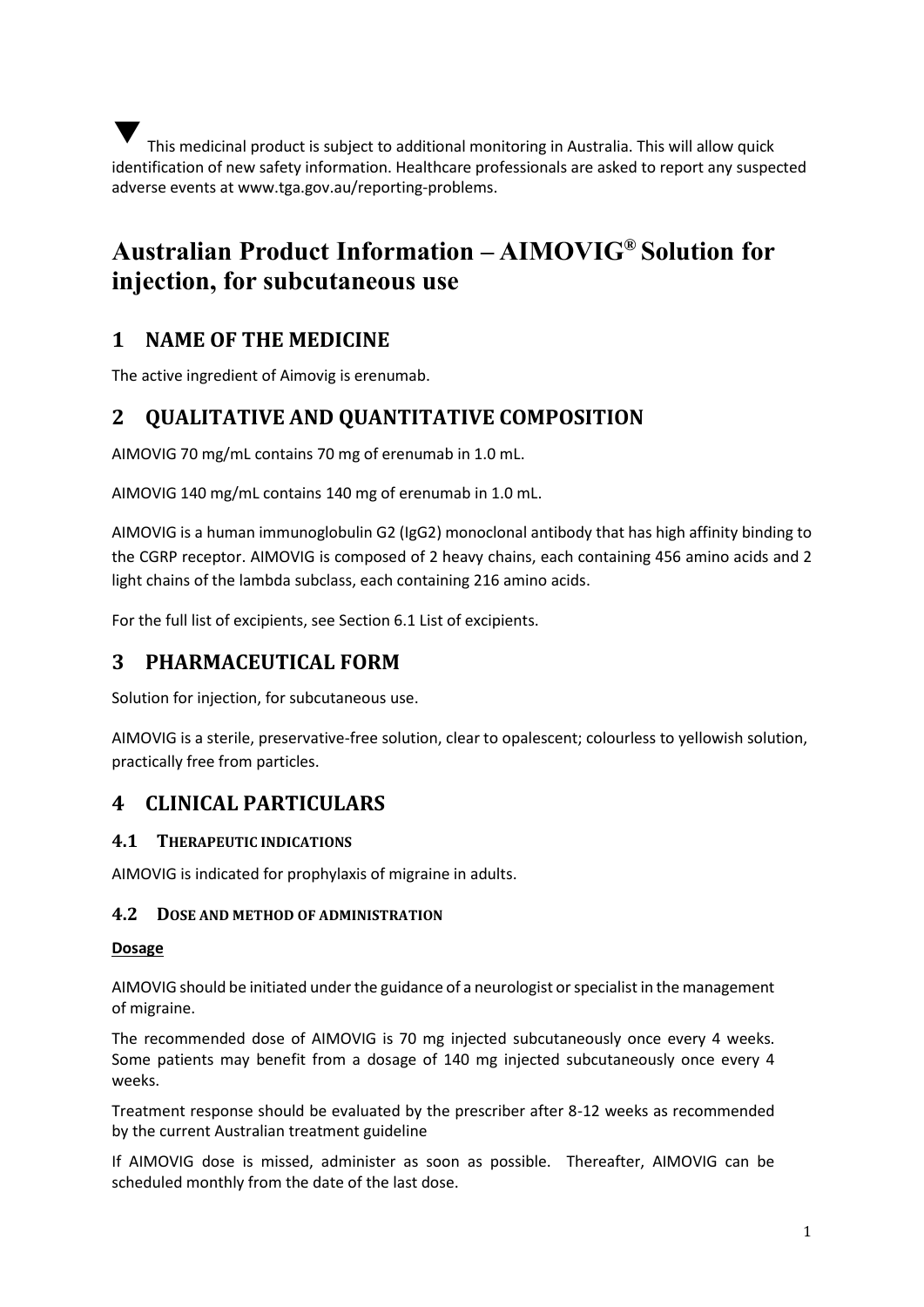The need for treatment continuation should be re-evaluated within regular intervals of 3-6 months as recommended by the current treatment guideline.

Efficacy and safety of erenumab in patients has not been assessed in patients with fewer than 4 migraine days per month.

Efficacy and safety of concomitant administration of AIMOVIG with other prophylactic treatments for migraine was not formally evaluated, although concomitant use of prophylactic medication was allowed in a subset of patients in the pivotal study for episodic migraine.

#### **Method of Administration**

AIMOVIG is administered subcutaneously as a single injection of the 70 mg or 140 mg dose.

AIMOVIG is intended for patient self-administration.

Administration should be performed by an individual who has been trained to administer the product.

For detailed instructions on storage, handling and administration, follow the directions provided in the "Instructions for Use" available in the package leaflet.

#### **Important Administration Instructions**

- Visually inspect AIMOVIG for particles and discoloration. AIMOVIG is a clear to opalescent, colourless to light yellow solution. Do not use if the solution is cloudy or discoloured or contains flakes or particles.
- Administer AIMOVIG in the abdomen, thigh, or upper arm subcutaneously. If you want to use the same injection site, make sure it is not the same spot you used for a previous injection. Do not inject into areas where the skin is tender, bruised, red, or hard.
- Both prefilled syringe and prefilled pen are for single use in one patient only and designed to deliver the entire contents with no residual content remaining. Discard any residue.
- The needle cover of the AIMOVIG prefilled syringe and pen contain dry natural rubber, which may cause allergic reactions in individuals sensitive to latex.
- Prior to subcutaneous administration, allow AIMOVIG to sit at room temperature for at least 30 minutes and protect from direct sunlight. Do not warm by using a heat source such as hot water or microwave.

#### **4.3 CONTRAINDICATIONS**

AIMOVIG is contraindicated in patients with hypersensitivity to erenumab or to any of the excipients (see section 4.4 Special Warnings and Precautions for use, and 4.8 Adverse Effects (undesirable effects).

#### **4.4 SPECIAL WARNINGS AND PRECAUTIONS FOR USE**

#### **Hypersensitivity Reactions**

Hypersensitivity reactions (some of which were serious), including rash, angioedema, and anaphylactoid reactions, have been reported with AIMOVIG in post-marketing experience. These reactions may occur within minutes, although some may occur more than one week after treatment. If a serious or severe hypersensitivity reaction occurs, discontinue administration of AIMOVIG and initiate appropriate therapy (see section 4.3 Contraindications).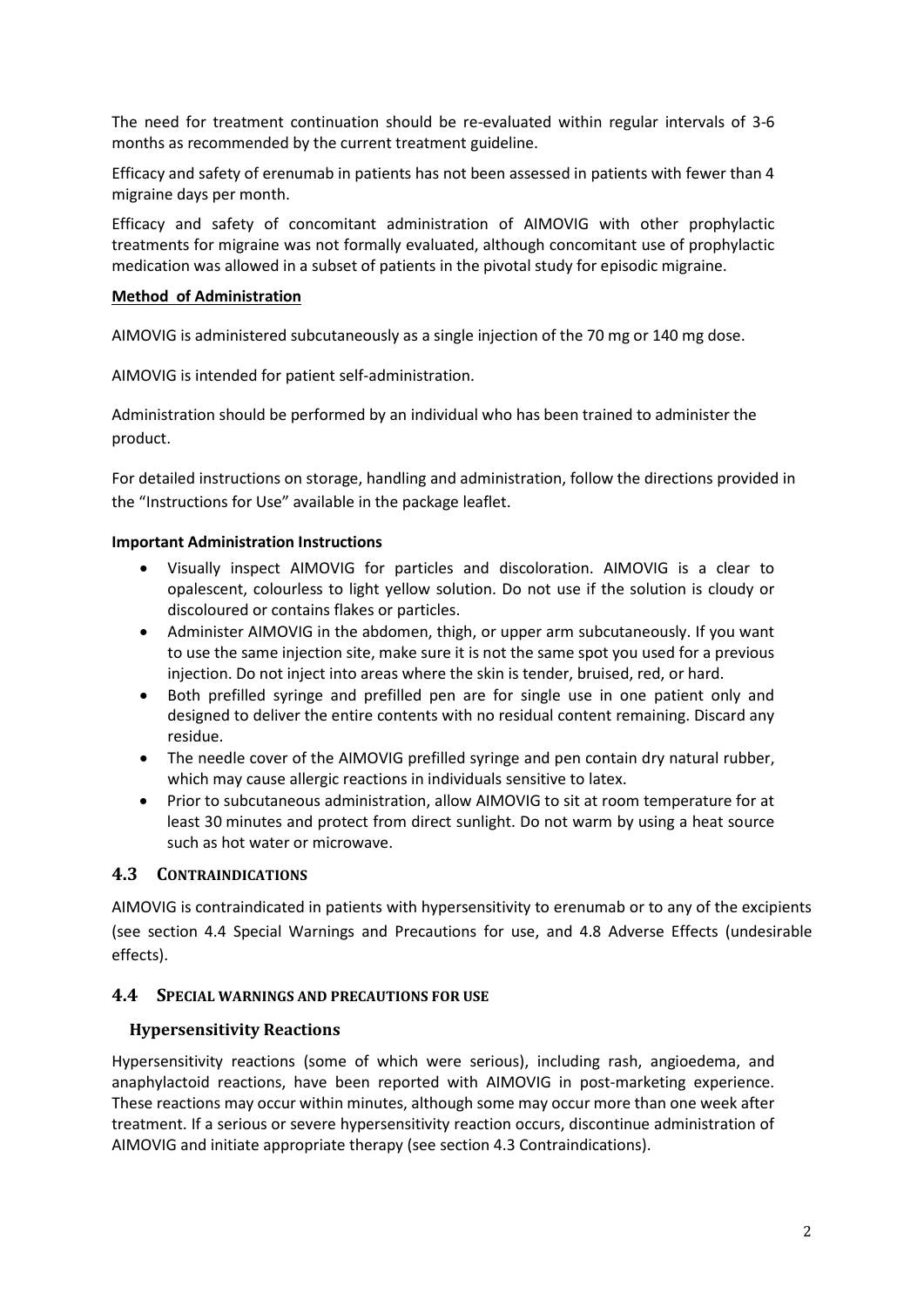#### **Constipation with Serious Complications**

Constipation with serious complications has been reported following the use of AIMOVIG in the postmarketing setting. There were cases that required hospitalization, including cases where surgery was necessary. In a majority of these cases, the onset of constipation was reported after the first dose of AIMOVIG; however, patients have also presented with constipation later on in treatment. AIMOVIG was discontinued in most reported cases of constipation with serious complications. Many of the cases of constipation with serious complications were reported for patients who have a history of constipation or concurrently use medications associated with decreased gastrointestinal motility. Constipation was one of the most common (up to 3%) adverse reactions reported in clinical studies (see section 4.8 Adverse Effects).

Monitor patients treated with AIMOVIG for severe constipation and manage as clinically appropriate. The concurrent use of medications associated with decreased gastrointestinal motility may increase the risk for more severe constipation and the potential for constipation‐ related complications.

#### **Hypertension**

Development of hypertension and worsening of pre-existing hypertension have been reported following the use of AIMOVIG in the postmarketing setting. Many of the patients had pre-existing hypertension or risk factors for hypertension. There were cases requiring pharmacological treatment and, in some cases, hospitalisation. Hypertension may occur at any time during treatment but was most frequently reported within seven days of dose administration. In the majority of the cases, the onset or worsening of hypertension was reported after the first dose. AIMOVIG was discontinued in many of the reported cases.

Monitor patients treated with AIMOVIG for new-onset hypertension, or worsening of pre-existing hypertension, and consider whether discontinuation of AIMOVIG is warranted if evaluation fails to establish an alternative etiology.

#### **Traceability**

In order to improve the traceability of biological medicinal products, the name and batch number of the administered medicinal product should be clearly recorded.

#### **Use in hepatic impairment**

No clinical studies have been performed in patients with hepatic impairment. Erenumab, as a human monoclonal antibody, is not metabolised by cytochrome P450 enzymes and hepatic clearance is not a major clearance pathway for erenumab.

#### **Use in renal impairment**

No dose adjustment is necessary in patients with mild to moderate renal impairment. 57 patients with moderate renal impairment have been studied. Population pharmacokinetic analysis of integrated data from the AIMOVIG clinical trials did not reveal a difference in the pharmacokinetics of erenumab in patients with mild or moderate renal impairment relative to those with normal renal function. Patients with severe renal impairment (eGFR < 30 mLs/min/1.73 m2) have not been studied.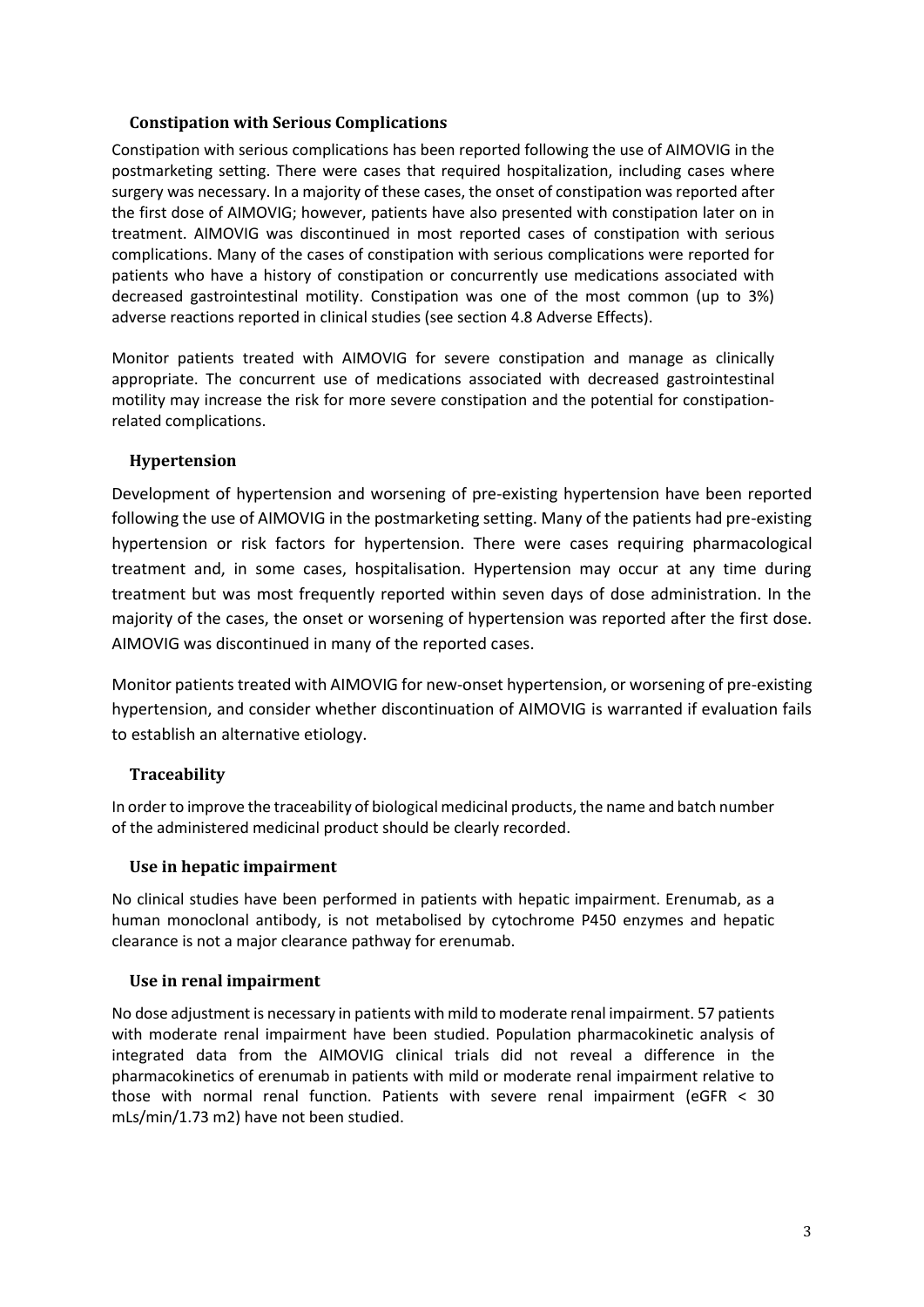#### **Use in the elderly**

Clinical studies of AIMOVIG did not include sufficient numbers of patients aged 65 and over to determine whether they respond differently from younger patients. No dose adjustment is required as the pharmacokinetics of erenumab are not affected by age.

### **Paediatric use**

The safety and effectiveness of AIMOVIG has not been studied in paediatric patients.

#### **Effects on laboratory tests**

Interference of AIMOVIG with laboratory and/or diagnostic tests has not been studied.

#### **4.5 INTERACTIONS WITH OTHER MEDICINES AND OTHER FORMS OF INTERACTIONS**

In an open-label, pharmacokinetic drug interaction study of AIMOVIG and a combined oral contraceptive in healthy female subjects, erenumab (140 mg subcutaneous [SC], single-dose) did not affect the pharmacokinetics of a combined oral contraceptive containing ethinylestradiol and norgestimate.

In a randomised, double-blind, placebo-controlled study in healthy volunteers, concomitant administration of erenumab (140 mg intravenous [IV], single-dose) with sumatriptan had no effect on resting blood pressure compared with sumatritpan alone. AIMOVIG had no effect on the pharmacokinetics of sumatriptan.

Erenumab is not metabolised by cytochrome P450 enzymes and is unlikely to cause marked changes in pro-inflammatory cytokines that may impact cytochrome P450 enzyme expression or activity. As a result, interactions with concomitant medications that are substrates, inducers, or inhibitors of cytochrome P450 enzymes are unlikely.

#### **4.6 FERTILITY, PREGNANCY AND LACTATION**

#### **Effects on fertility**

No data are available on the effect of AIMOVIG on human fertility. However, there were no adverse effects on surrogate markers of fertility (anatomic pathology or histopathology changes in reproductive organs) in the chronic toxicology study in sexually mature monkeys subcutaneously administered AIMOVIG at dose levels up to 150 mg/kg twice weekly for 6 months, at systemic exposures up to 283 or 123-fold higher than the clinical dose of 70 mg or 140 mg once monthly, respectively, based on serum AUC.

#### **Use in pregnancy – Pregnancy Category B1**

There are no adequate and well-controlled studies on the use of AIMOVIG in pregnant women. In a cynomolgus monkey reproduction study, there were no effects on pregnancy, embryo-fetal or post-natal development (up to 6 months age) when erenumab was dosed throughout pregnancy at exposure levels 40 or 17-fold higher than those achieved in patients receiving erenumab at the 70 or 140 mg once monthly dosing regimen, respectively based on area under the concentration curve (AUC). Measurable erenumab serum concentrations were observed in the infant monkeys at birth, confirming that erenumab, like other IgG antibodies, crosses the placental barrier.

Animal studies are not always predictive of human response and therefore, it is not known whether AIMOVIG can cause fetal harm when administered to a pregnant woman. AIMOVIG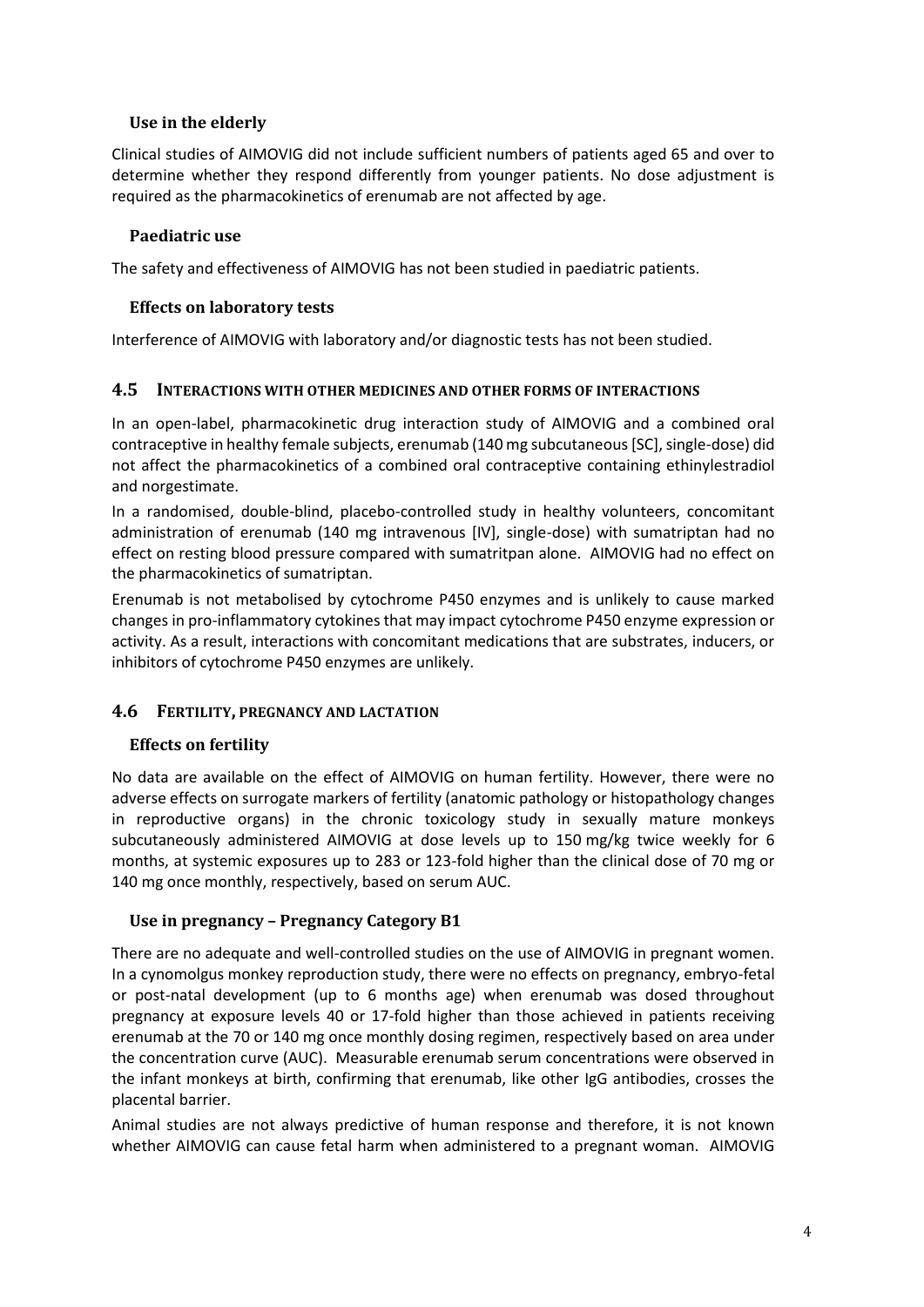should be used during pregnancy only if the potential benefit justifies the potential risk to the fetus.

### **Use in lactation.**

It is not known whether AIMOVIG is present in human milk. There are no data on the effects of AIMOVIG on the breastfed child or the effects of AIMOVIG on milk production. Because drugs are excreted in human milk and because of the potential for adverse effects in nursing infants from AIMOVIG, a decision should be made whether to discontinue nursing or discontinue AIMOVIG, taking into account the potential benefit of AIMOVIG to the mother and the potential benefit of breast feeding to the infant.

## **4.7 EFFECTS ON ABILITY TO DRIVE AND USE MACHINES**

AIMOVIG is expected to have no influence on the ability to drive and use machines.

### **4.8 ADVERSE EFFECTS (UNDESIRABLE EFFECTS)**

#### **SUMMARY OF THE SAFETY PROFILE**

Data from two phase 3 and two phase 2 clinical studies in migraine were pooled to evaluate the safety of AIMOVIG in comparison to placebo up to 12 weeks after treatment initiation.

There were a total of 2656 patients (1613 AIMOVIG and 1043 placebo) in these studies. Of these, 893 subjects received 70 mg dose of Aimovig and 507 subjects received 140 mg dose of AIMOVIG.

The overall safety population for including ongoing open label extension phase with AIMOVIG includes 2537 patients (2310.3 patient years) who received at least one dose of AIMOVIG: 2066 patients were exposed for at least 6 months and 1213 were exposed for at least 12 months.

#### **TABULATED SUMMARY OF ADVERSE REACTIONS**

[Table 1](#page-4-0) summarises all treatment-emergent adverse events which were reported by  $\geq 1$  % and [Table 2](#page-5-0) summarises all adverse reactions that occurred in AIMOVIG-treated patients during the 12-week placebo-controlled period of the pooled trials. Most Adverse Drug Reactions were mild or moderate in severity.

|                                                      | <b>AMG 334</b>              | <b>AMG 334</b>   |                  |
|------------------------------------------------------|-----------------------------|------------------|------------------|
| <b>Primary system</b>                                | $140 \text{ mg}$            | $70 \text{ mg}$  | <b>Placebo</b>   |
| organ class                                          | $(N=507)$                   | $(N=893)$        | $(N=1043)$       |
| <b>Preferred term</b>                                | $n\left(\frac{0}{0}\right)$ | $\mathbf{n}(\%)$ | $\mathbf{n}(\%)$ |
| <b>Gastrointestinal disorders</b>                    |                             |                  |                  |
| Constipation                                         | 16(3.2)                     | 12(1.3)          | 11(1.1)          |
| Diarrhoea                                            | 5(1.0)                      | 4(0.4)           | 13(1.2)          |
| <b>Nausea</b>                                        | 10(2.0)                     | 21(2.4)          | 27(2.6)          |
| Vomiting                                             | 5(1.0)                      | 7(0.8)           | 12(1.2)          |
| General disorders and administration site conditions |                             |                  |                  |

<span id="page-4-0"></span>*Table 1 Frequency of treatment-emergent adverse events regardless of causality (reported by >=1% in AIMOVIG 140 mg and 70 mg)*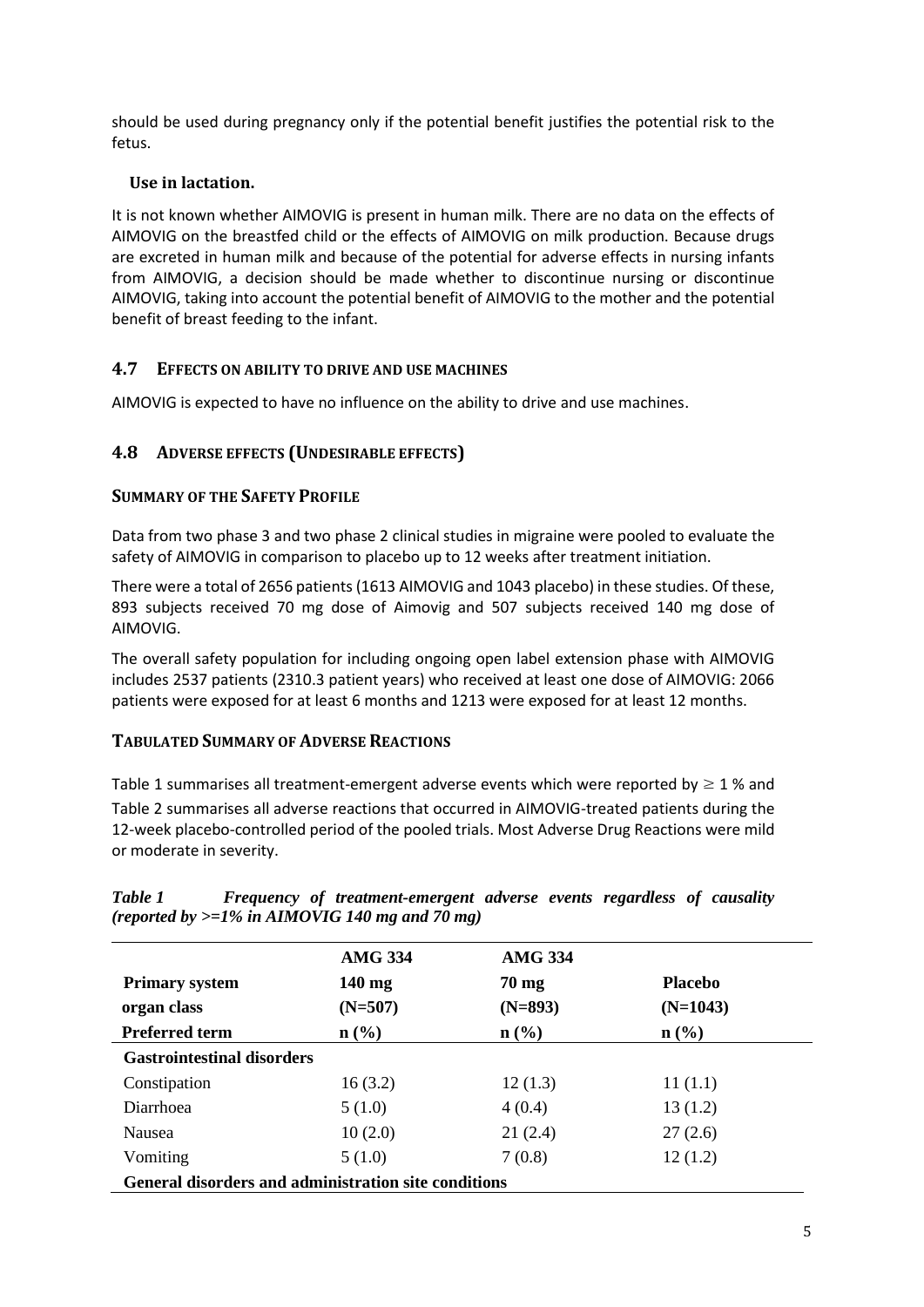| Fatigue                                         | 10(2.0)                                | 20(2.2) | 18(1.7)                |  |
|-------------------------------------------------|----------------------------------------|---------|------------------------|--|
| Injection site erythema                         | 10(2.0)                                | 9(1.0)  | 2(0.2)                 |  |
| Injection site pain                             | 8(1.6)                                 | 33(3.7) | 18(1.7)                |  |
| <b>Infections and infestations</b>              |                                        |         |                        |  |
| <b>Bronchitis</b>                               | 7(1.4)                                 | 9(1.0)  | 6(0.6)                 |  |
| Influenza                                       | 6(1.2)                                 | 19(2.0) | 18(1.7)                |  |
| Nasopharyngitis                                 | 28(5.5)                                | 53(5.9) | 76(7.3)                |  |
| <b>Sinusitis</b>                                | 10(2.0)                                | 14(1.6) | 17(1.6)                |  |
| Upper respiratory tract                         | 14(2.8)                                | 40(4.5) | 31(3.0)                |  |
| infection                                       |                                        |         |                        |  |
| Urinary tract infection                         | 6(1.2)                                 | 10(1.1) | 15(1.4)                |  |
| Musculoskeletal and connective tissue disorders |                                        |         |                        |  |
| Back pain                                       | 5(1.0)                                 | 12(1.3) | 18(1.7)                |  |
| Muscle spasms                                   | 10(2.0)                                | 1(0.1)  | 4(0.4)                 |  |
| <b>Nervous system disorders</b>                 |                                        |         |                        |  |
| <b>Dizziness</b>                                | 7(1.4)                                 | 9(1.0)  | 11(1.1)                |  |
| Migraine                                        | 5(1.0)                                 | 14(1.6) | 21(2.0)                |  |
| <b>Psychiatric disorders</b>                    |                                        |         |                        |  |
| Insomnia                                        | 6(1.2)                                 | 6(0.7)  | 8(0.8)                 |  |
| Respiratory, thoracic and mediastinal disorders |                                        |         |                        |  |
| Cough                                           | 7(1.4)                                 | 6(0.7)  | 10(1.0)                |  |
|                                                 | Skin and subcutaneous tissue disorders |         |                        |  |
| Pruritus generalised                            | 6(1.2)                                 | 0(0.0)  | $1 \left( 0.1 \right)$ |  |
|                                                 |                                        |         |                        |  |

## <span id="page-5-0"></span>*Table 2 Adverse Reactions with AIMOVIG*

| <b>System Organ</b><br><b>Class</b>                        | <b>Adverse Reaction</b><br><b>Preferred Term</b> | <b>Frequency</b><br>Category | <b>Overall subject</b><br>incidence at<br>$70 \text{ mg}$<br>$(N = 893)$<br>n(%) | <b>Overall subject</b><br>incidence at<br>$140 \text{ mg}$<br>$(N = 507)$<br>$\mathbf{n}(\%)$ |
|------------------------------------------------------------|--------------------------------------------------|------------------------------|----------------------------------------------------------------------------------|-----------------------------------------------------------------------------------------------|
| General disorders and<br>administration site<br>conditions | Injection site<br>reactions <sup>a</sup>         | Common                       | $50(5.6)^{a}$                                                                    | $23(4.5)^{a}$                                                                                 |
| Gastrointestinal disorders                                 | Constipation                                     | Common                       | 12(1.3)                                                                          | 16(3.2)                                                                                       |
| Musculoskeletal and<br>connective tissue disorders         | Muscle spasm                                     | Common                       | 1(0.1)                                                                           | 10(2.0)                                                                                       |
| Skin and subcutaneous<br>tissue disorders                  | Pruritus <sup>b</sup>                            | Common                       | 6 $(0.7)^{b}$                                                                    | $9(1.8)^{b}$                                                                                  |

Note: Frequency is provided by CIOMS category (e.g., Very Common (≥ 10%), Common (≥ 1% and < 10%), uncommon (≥ 0.1% and < 1%), rare (≥ 0.01% and < 0.1%), very rare (< 0.01%)).

<sup>a</sup> Injection Site Reactions includes multiple preferred terms, such as injection site pain and injection site erythema.

<sup>b</sup> Pruritus includes preferred terms of generalised pruritus, pruritus, and pruritic rash.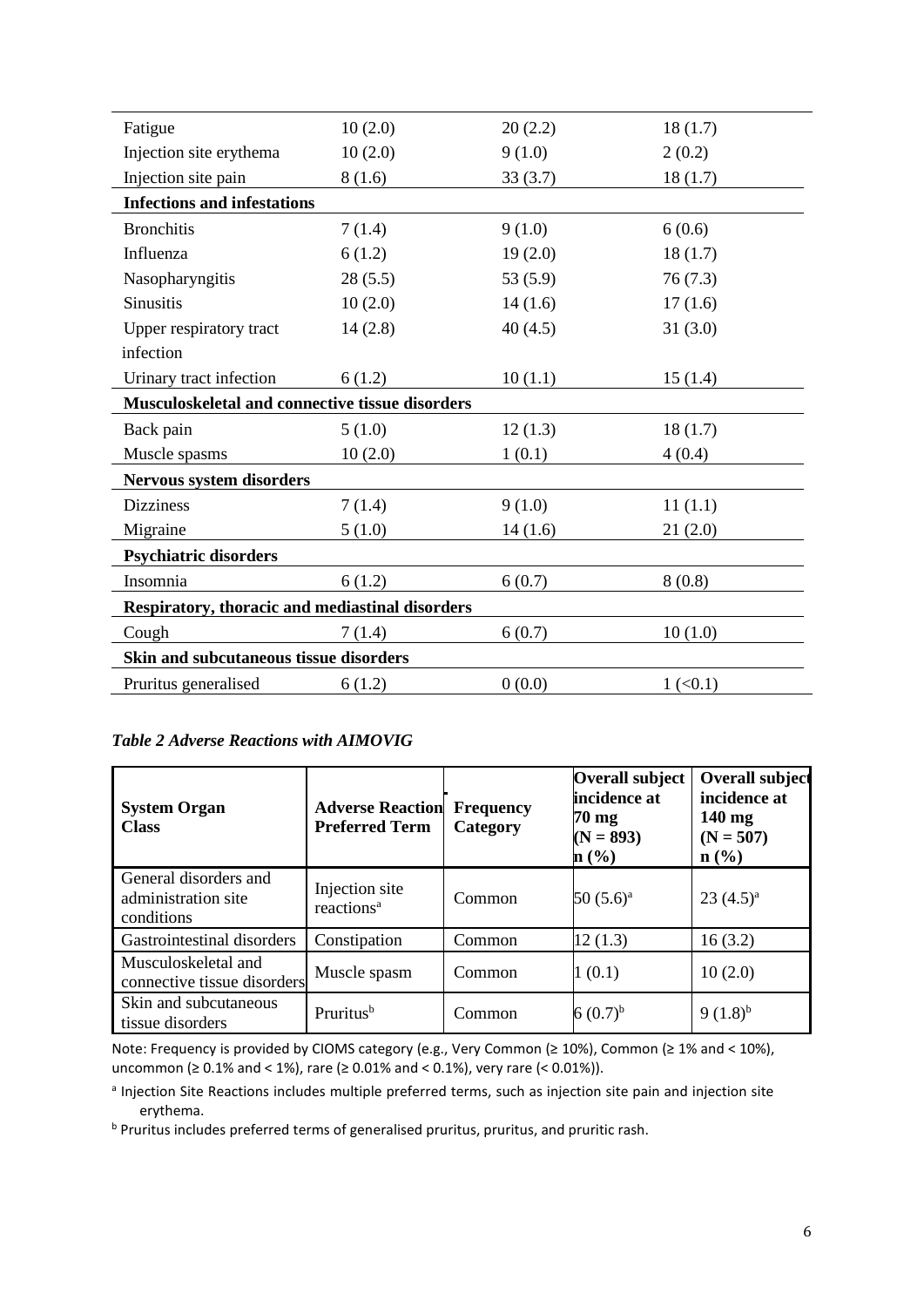The incidence of severe adverse events was 1.0 % for AIMOVIG 140 mg and 1.5 % for placebo. The incidence of discontinuation due to adverse events was 2.0 % for AIMOVIG 140 mg and 1.0 % for placebo.

In the integrated 12-week placebo controlled period of studies, majority of all AEs, 93.1% in the AIMOVIG 140 mg group and 93.5% in the placebo group, respectively were grade 1 (mild) or 2 (moderate) in severity and were balanced across the groups. A limited number of grade  $\geq 3$ (severe) adverse events were reported. None of common adverse events were grade 4 (lifethreatening) or grade 5 (fatal). Subject incidence rates of adverse events in the Cardiac disorders SOC was 1.2% in the placebo group and 1.4% in the AIMOVIG 140 mg group. There was no evidence of AIMOVIG related adverse effects on cardiovascular system.

While the data are limited for a comprehensive assessment of withdrawal and rebound effects, there is no evidence of such an effect based on review of migraine adverse events.

Review of adverse events open-label extension/active treatment period combined over a minimum period of 1 year did not reveal any signals or trends that would suggest a potential safety concern with long-term exposure to AIMOVIG.

#### **DESCRIPTION OF SELECTED ADVERSE REACTIONS**

#### **Injection site reactions**

In the integrated 12-week placebo controlled period of studies, in subjects treated with AIMOVIG the most frequent injection site reactions were injection site pain, injection site erythema, and injection site pruritus. A majority of injection site reactions were grade 1 (mild) in severity. In the healthy volunteer study, injection site pain was transient and typically subsided within 1 hour after administration. One subject treated with Aimovig 70 mg SC discontinued due to injection site rash and no subject treated with AIMOVIG 140 mg SC discontinued due to injection site reactions in the 12-week placebo-controlled period of studies.

#### **Constipation**

In the integrated 12-week placebo-controlled period of studies, 28 cases of constipation were reported out of 1400 Aimovig-treated patients. All were mild or moderate severity. A majority of the cases (23) had onset within one month after the first dose; however, some patients also presented with constipation later on in treatment. In most cases (18), constipation resolved within 3 months. All but one case continued treatment.

#### **POST-MARKETING EXPERIENCE**

Immune system disorders

• Hypersensitivity reactions including rash, angioedema and anaphylactoid reactions (see section 4.4 Special Warnings and Precautions for Use).

#### Gastrointestinal disorders

- Constipation with serious complications (see section 4.4 Special Warnings and Precautions for Use)
- Oral sores, e.g. stomatitis, mouth ulceration, oral mucosal blistering.

Skin and subcutaneous tissue disorders

• Alopecia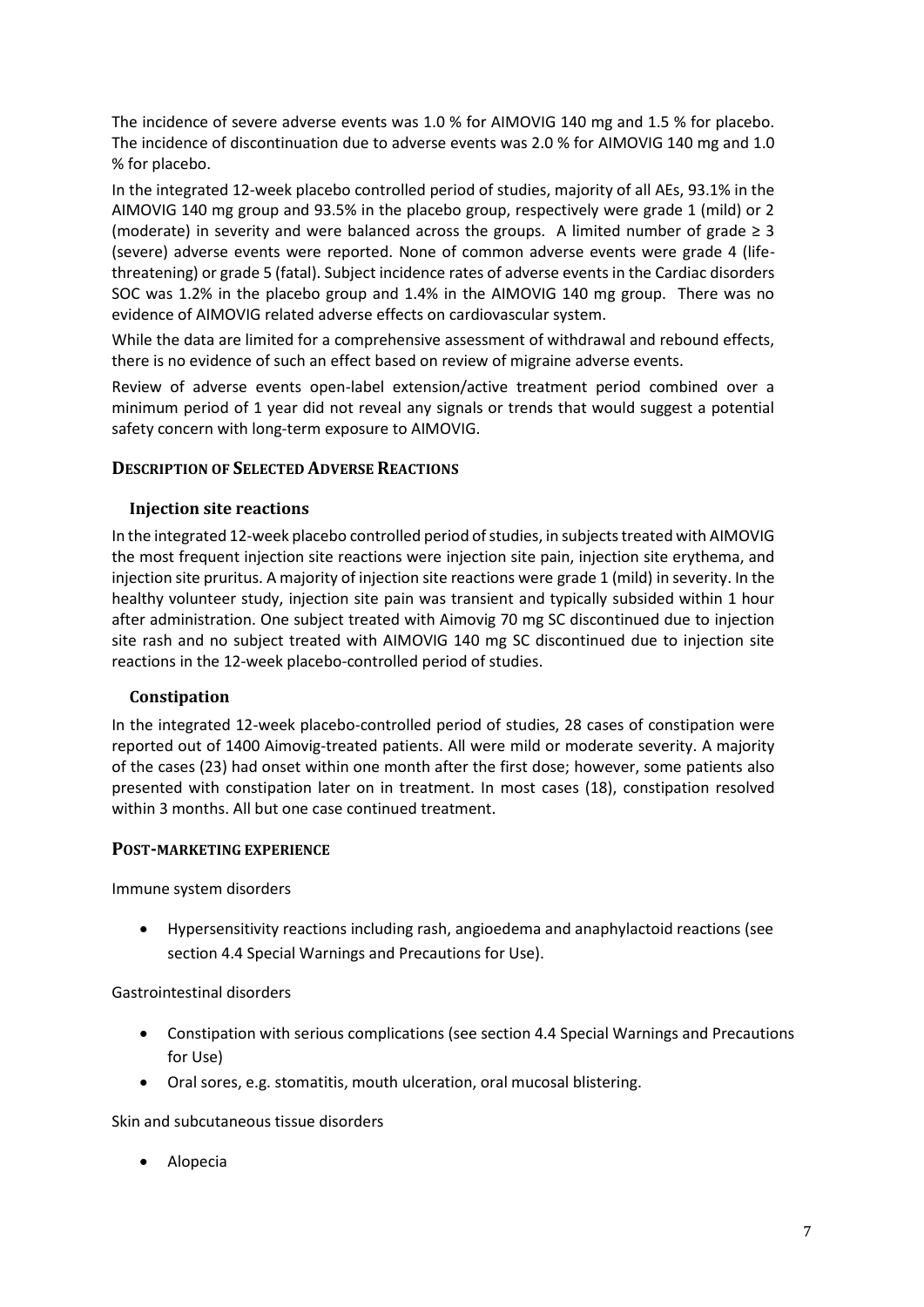• Rash, e.g. rash popular, exfoliative rash, rash erythematous, urticaria, blister.

#### Vascular disorders

• Hypertension (see section 4.4 Special Warnings and Precautions for Use).

#### **IMMUNOGENICITY**

As with all therapeutic proteins, there is potential for immunogenicity. The immunogenicity of AIMOVIG has been evaluated using an immunoassay for the detection of binding anti-erenumab antibodies. For patients whose sera tested positive in the screening immunoassay, an in vitro biological assay was performed to detect neutralising antibodies.

In the four migraine prophylaxis efficacy studies, [20120178, 20120295, 20120296 and 20120297], the incidence of anti-erenumab antibody development during the double-blind treatment phase was 6.3% (56/884) among subjects receiving the 70 mg dose of Aimovig (3 of whom had *in-vitro* neutralising activity) and 2.6% (13/504) among subjects receiving the 140 mg dose of Aimovig (none of whom had *in-vitro* neutralising activity). The mean trough levels of erenumab at week 12 were 40% lower among anti-erenumab antibody-positive subjects than among antibody-negative subjects. There was no impact of anti-erenumab antibody development on efficacy or safety of erenumab.

The incidence of anti-drug antibodies (ADAs) is highly dependent on the sensitivity and specificity of the assay. Additionally, the observed incidence of antibody (including neutralising antibody) positivity in an assay may be influenced by several factors, including assay methodology, sample handling, timing of sample collection, concomitant medications, and underlying disease. For these reasons, comparison of the incidence of antibodies to erenumab with the incidence of antibodies to other products may be misleading.

#### **Reporting suspected adverse effects**

Reporting suspected adverse reactions after registration of the medicinal product is important. It allows continued monitoring of the benefit-risk balance of the medicinal product. Healthcare professionals are asked to report any suspected adverse reactions a[t www.tga.gov.au/reporting](http://www.tga.gov.au/reporting-problems)[problems.](http://www.tga.gov.au/reporting-problems)

#### **4.9 OVERDOSE**

There is no experience with overdose in clinical trials with AIMOVIG. Doses up to 280 mg SC have been administered in clinical trials with no evidence of dose limiting toxicity.

In the event of an overdose, the patient should be treated symptomatically and supportive measures instituted as required.

**For information on the management of overdose, contact the Poisons Information Centre on 13 11 26 (Australia).**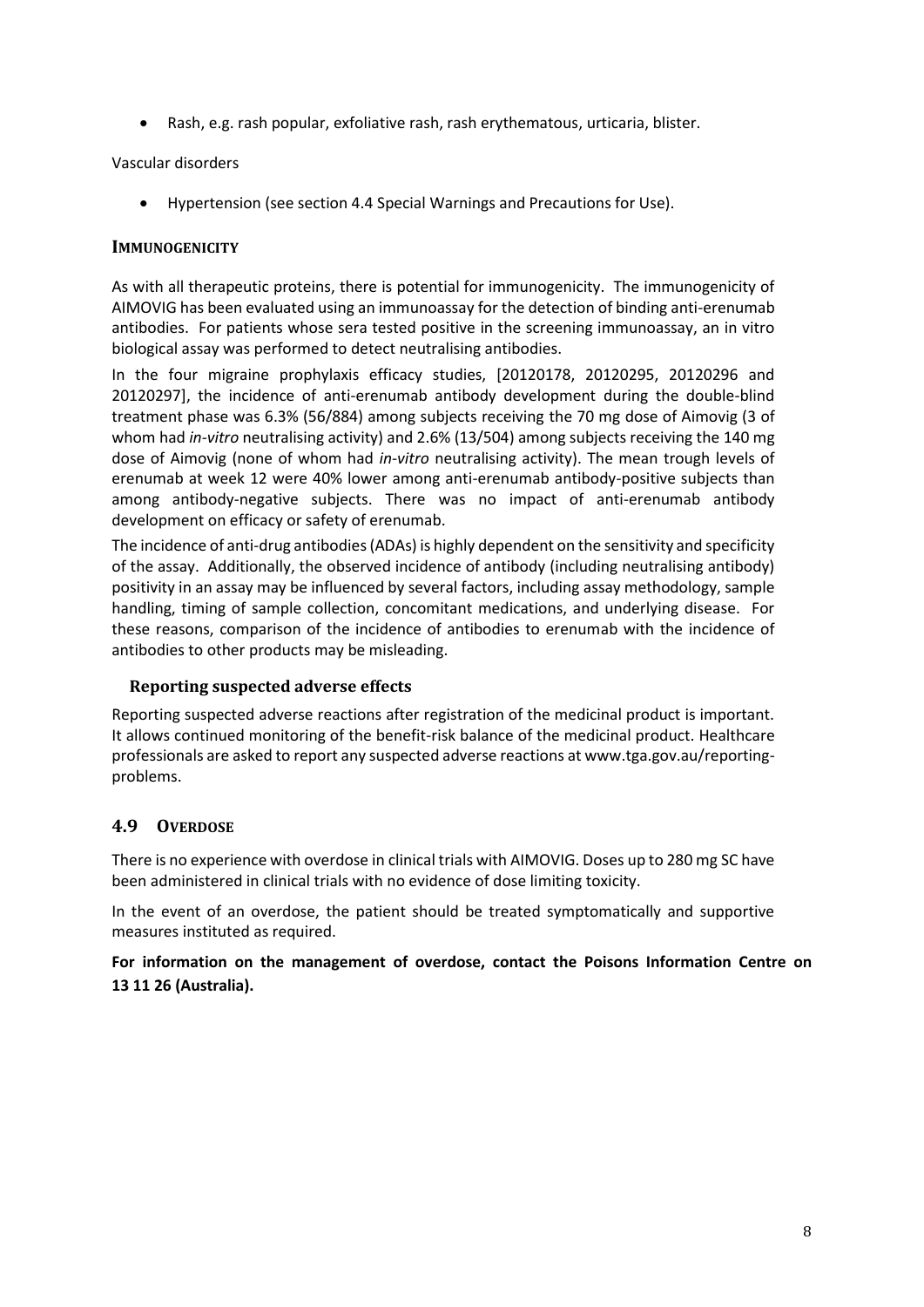## **5 PHARMACOLOGICAL PROPERTIES**

#### **5.1 PHARMACODYNAMIC PROPERTIES**

#### **Mechanism of action**

Erenumab is a human monoclonal antagonist antibody against the CGRP receptor with no significant pharmacological activity at adrenomedullin, calcitonin, and amylin receptors and lacks agonist activity at the CGRP receptor.

CGRP is a neuropeptide that modulates nociceptive signalling and a vasodilator that has been associated with migraine pathophysiology. In contrast with other neuropeptides, CGRP levels have been shown to increase significantly during migraine and return to normal with headache relief. Intravenous infusion of CGRP induces migraine-like headache in patients suggesting that CGRP may play a causal role in migraine.

CGRP receptor is located at sites that are relevant to migraine pathophysiology. Erenumab potently and specifically competes with the binding of CGRP and inhibits its function at the CGRP receptor.

#### **Pharmacodynamics**

In a randomised, double-blind, placebo-controlled study (20140254) to evaluate the effect of AIMOVIG (140 mg IV, single dose) in patients with stable angina, AIMOVIG did not decrease exercise duration during a treadmill test compared to placebo .

A benefit of treatment with erenumab was seen within 4 weeks of commencing treatment.

#### **Clinical trials**

AIMOVIG was evaluated for prophylaxis of migraine in two pivotal studies across the spectrum of episodic and chronic migraine. Both studies enrolled patients with a history of migraine, with or without aura according to the International Classification of Headache Disorders (ICHD-III) diagnostic criteria.

Excluded from the study were migraine patients with myocardial infarction, stroke, transient ischaemic attacks, unstable angina, coronary artery bypass surgery or other revascularisation procedures within 12 months prior to screening.

AIMOVIG treatment demonstrated statistically significant and clinically meaningful improvements from baseline compared to placebo for key efficacy outcomes.

#### **Chronic Migraine**

#### **Study 1 (Study 20120295)**

AIMOVIG was evaluated for prophylaxis of chronic migraine in a randomised, multi-centre, 12-week, placebo-controlled, double-blind study. A total of 667 patients with a history of migraine with or without aura (≥ 15 headache days per month with ≥ 8 migraine days per month) were randomised to receive placebo (n = 286), AIMOVIG 70 mg (n = 191) or AIMOVIG 140 mg (n = 190) subcutaneous injections every 4 weeks for 12 weeks. Randomisation was stratified by region (North America vs. other) and the presence of acute medication overuse (present in 41% of overall patients) excluding patients with opioid overuse. The mean migraine frequency at baseline was approximately 18 migraine days per month and was similar across treatment groups. Patients were allowed to use acute headache treatments including triptans, ergotamine derivatives and NSAIDs during the study.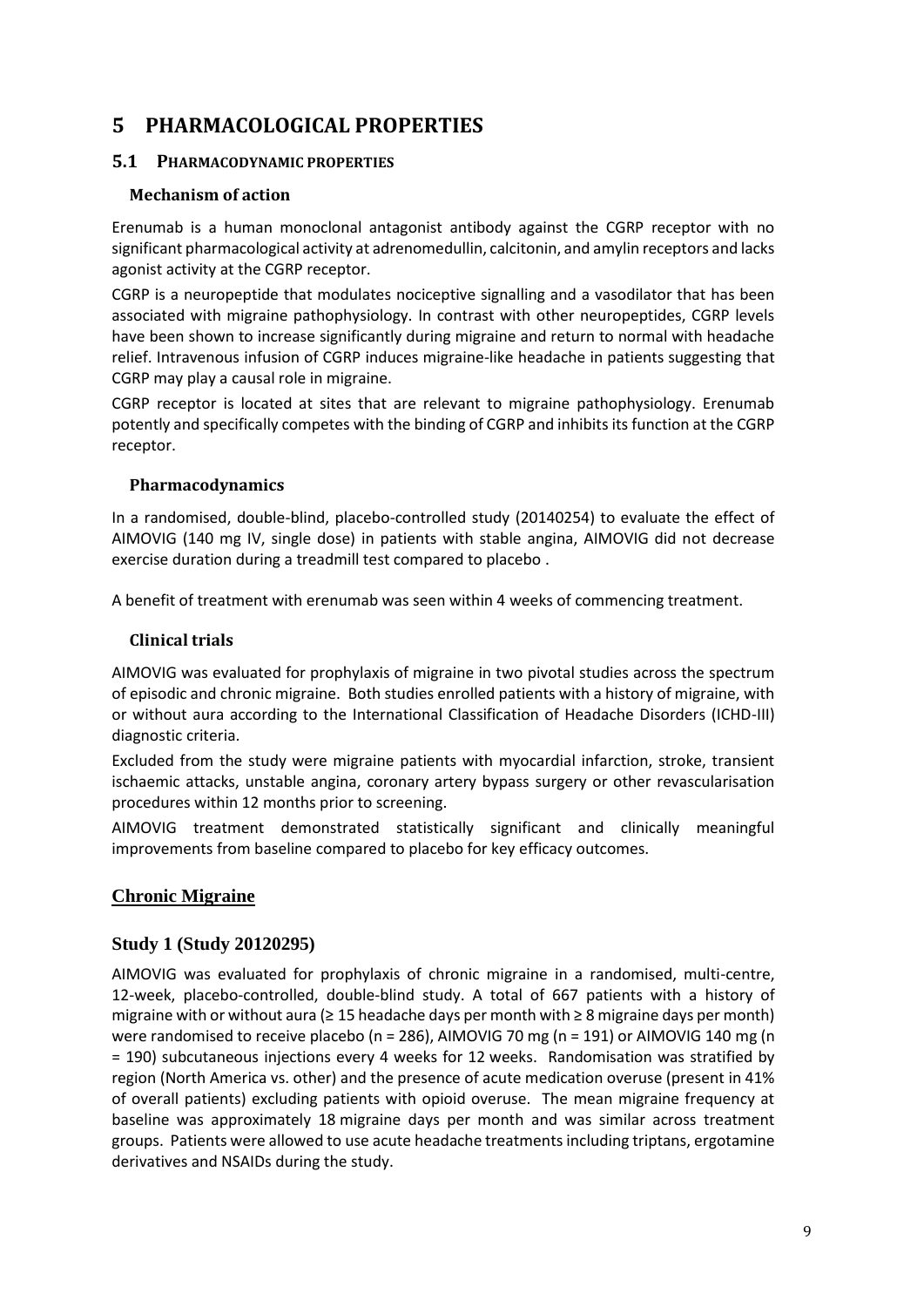Patients had a median age of 43 years (range: 18 – 66 years), 83% were female and 94% were White. Patients could have failed (i.e. no therapeutic response) up to three previous prophylactic treatment categories due to lack of efficacy, while there was no limit to the number of previous failures for poor tolerability. Overall in this study population, 68% had failed one or more previous prophylactic treatments due to lack of efficacy or poor tolerability, and 49% had failed two or more previous prophylactic treatments due to lack of efficacy or poor tolerability. In addition to excluding patients with opioid overuse, the study excluded patients with concurrent use of migraine prophylactic treatments. A total of 182 (96%) patients in the AIMOVIG 140 mg group, 184 (96%) patients in the AIMOVIG 70 mg group and 265 (93%) patients in the placebo arm completed the study (completed week 12 assessment). Of the 23 (3.4%) patients who discontinued treatment, 2 patients in the AIMOVIG 140 mg group, none of the patients in the AIMOVIG 70 mg group and 2 patients in the placebo group discontinued due to adverse events.

The primary outcome measure was the change from baseline at month 3 in monthly migraine days. Secondary outcome measures included the achievement of at least 50% reduction in monthly migraine days from baseline (≥50% responders), change from baseline in monthly acute migraine-specific medication days, and change from baseline in cumulative monthly headache hours. Other than for cumulative monthly headache hours, AIMOVIG treatment demonstrated statistically significant and clinically meaningful improvements from baseline at month 3 compared to placebo for efficacy outcomes as summarised i[n Figure 1](#page-9-0) an[d Table 3.](#page-10-0) Reduction in mean monthly migraine days from placebo was observed in a monthly analysis from month 1 and in a follow-up weekly analysis an onset of AIMOVIG effect was seen from the first week of administration.

The mean difference from placebo in the number of migraine days per month for AIMOVIG 140 mg after 12 weeks of treatment was 2.45 days on a background of 18 migraine days per month. No comparisons between the 70 mg and 140 mg AIMOVIG dose regimens were performed.



<span id="page-9-0"></span>**Figure 1 Change From Baseline in Monthly Migraine Days in Study 1<sup>a</sup>**

Least-square means and 95% confidence intervals are presented. The p-value for the difference in least-square means between erenumab and placebo assessed at Month 3 (primary outcome measure) was < 0.001.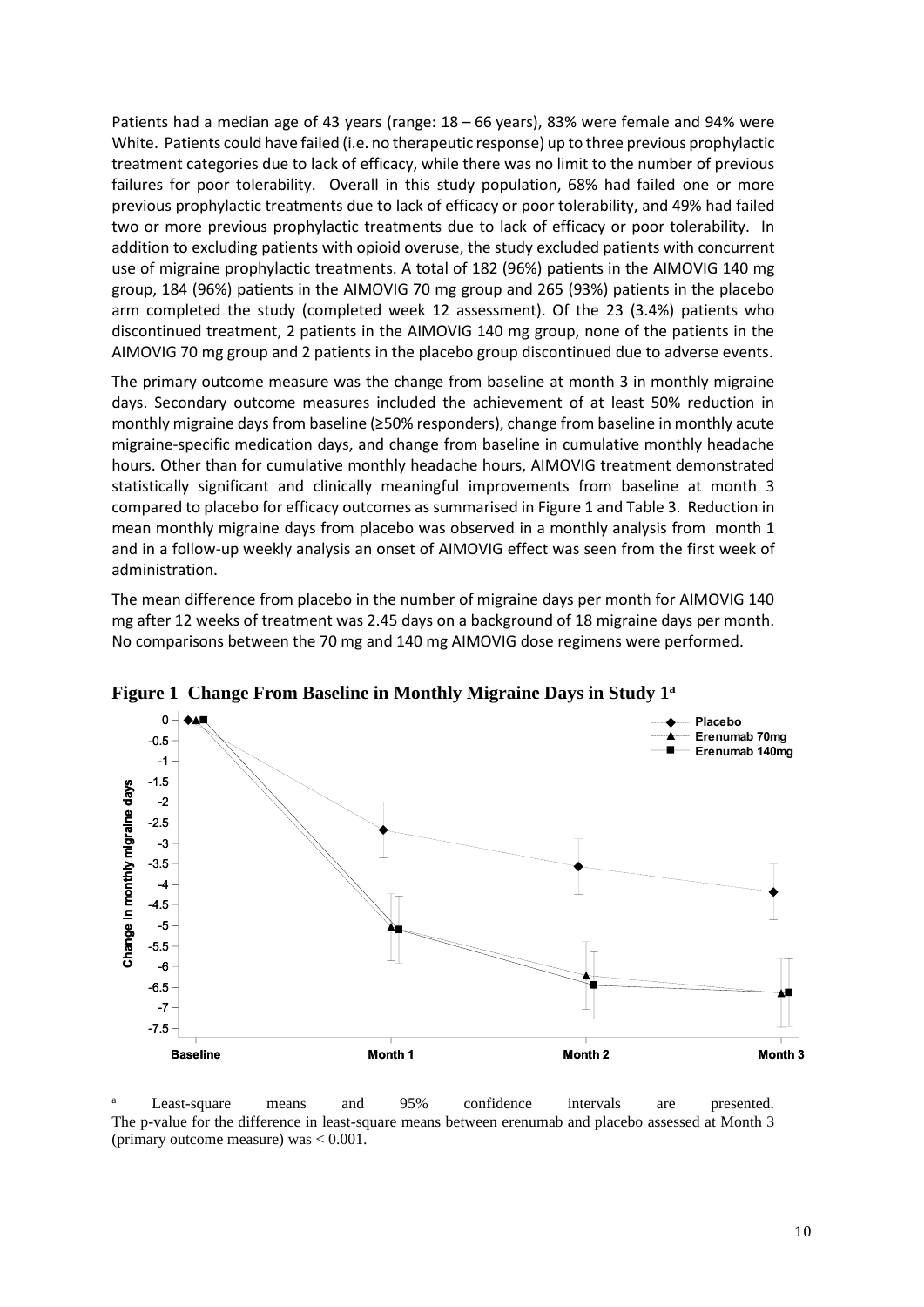|                                                                                                         | $\alpha$ cun 12 iii duuuy 1   |                         |                               |                                                                                                     |                      |
|---------------------------------------------------------------------------------------------------------|-------------------------------|-------------------------|-------------------------------|-----------------------------------------------------------------------------------------------------|----------------------|
|                                                                                                         | Aimovig 140 mg<br>$(n = 187)$ | Aimovig 70<br>mg        | <b>Placebo</b><br>$(n = 281)$ | <b>Treatment</b><br>difference Odds                                                                 | p-value <sup>a</sup> |
|                                                                                                         |                               | $(n = 188)$             |                               | ratio (95% CI)                                                                                      |                      |
| <b>Efficacy outcomes</b>                                                                                |                               |                         |                               |                                                                                                     |                      |
| Monthly migraine                                                                                        |                               |                         |                               |                                                                                                     |                      |
| days (MMD)                                                                                              |                               |                         |                               | TD                                                                                                  |                      |
| Mean change <sup>b</sup> (95%)                                                                          | $-6.63$                       | $-6.64$ ( $-7.47$ , $-$ | $-4.18$                       | 140 mg: -2.45                                                                                       | < 0.001              |
| CI                                                                                                      | $(-7.45; -5.80)$              | 5.81)                   | $(-4.86; -3.50)$              | $(-3.51; -1.38)$                                                                                    |                      |
|                                                                                                         |                               |                         |                               | 70 mg: -2.46                                                                                        |                      |
|                                                                                                         |                               |                         |                               | $(-3.52, -1.39)$                                                                                    |                      |
| $\geq$ 50% MMD                                                                                          |                               |                         |                               | OR <sup>d</sup>                                                                                     |                      |
| responders <sup>c</sup>                                                                                 | 41.2%                         | 39.9                    | 23.5%                         | 140 mg: 2.34                                                                                        | < 0.001              |
| Percentage [%]                                                                                          |                               |                         |                               | (1.56; 3.51)                                                                                        |                      |
|                                                                                                         |                               |                         |                               | 70 mg:                                                                                              |                      |
|                                                                                                         |                               |                         |                               | 2.18(1.46, 3.27)                                                                                    |                      |
| Monthly acute                                                                                           |                               |                         |                               |                                                                                                     |                      |
| migraine-                                                                                               |                               |                         |                               | TD                                                                                                  |                      |
| specific medication                                                                                     | $-4.13$                       | $-3.45$ ( $-4.02$ , $-$ | $-1.58$                       | 140 mg:                                                                                             | < 0.001              |
| days <sup>e</sup>                                                                                       | $(-4.70; -3.56)$              | (2.87)                  | $(-2.05; -1.11)$              | $-2.55$                                                                                             |                      |
| Mean change <sup>b</sup> (95%                                                                           |                               |                         |                               | $(-3.28; -1.82)$                                                                                    |                      |
| CI                                                                                                      |                               |                         |                               | 70 mg:                                                                                              |                      |
|                                                                                                         |                               |                         |                               | $-1.86$ ( $-2.60$ , $-1.13$                                                                         |                      |
| $CI =$ confidence interval; MMD = monthly migraine days; $TD =$ treatment difference; $OR =$ odds ratio |                               |                         |                               |                                                                                                     |                      |
| a                                                                                                       |                               |                         |                               | All p-values are reported as unadjusted p-values and are statistically significant after adjustment |                      |
| for multiple comparisons.                                                                               |                               |                         |                               |                                                                                                     |                      |
| $\mathbf b$                                                                                             |                               |                         |                               | LS mean change from baseline at Month 3, treatment difference and p-value are based on a linear     |                      |
|                                                                                                         |                               |                         |                               | mixed effects model including treatment group, baseline monthly value, stratification factors       |                      |
|                                                                                                         |                               |                         |                               | (region [North America versus other] and medication overuse [presence versus absence]),             |                      |
| scheduled visit and the interaction of treatment group with scheduled visit, without any                |                               |                         |                               |                                                                                                     |                      |
| imputation for missing data.                                                                            |                               |                         |                               |                                                                                                     |                      |
| $\mathbf c$<br>Responders are defined as patients who achieve $\geq$ 50% reduction on MMD from baseline |                               |                         |                               |                                                                                                     |                      |
| d<br>Odds ratio and p-value for $\geq 50\%$ responders at Month 3 are based on a stratified             |                               |                         |                               |                                                                                                     |                      |
| Cochran-Mantel-Haenszel test after missing data were imputed as non-response.                           |                               |                         |                               |                                                                                                     |                      |
| e<br>Migraine-specific medications include triptans and ergotamine derivatives.                         |                               |                         |                               |                                                                                                     |                      |
|                                                                                                         |                               |                         |                               |                                                                                                     |                      |

### <span id="page-10-0"></span>**Table 3 Change from baseline in efficacy and patient-reported outcomes at Week 12 in Study 1**

Based on a pre-specified analysis, AIMOVIG was efficacious in patients who had previously failed migraine prophylactic treatments due to lack of efficacy or intolerance and in patients with a history of medication overuse.

In general, the efficacy of AIMOVIG across subgroups in this study were robust and comparable to the general population.

In the open label extension of Study 1 patients received 70 mg and/or 140 mg AIMOVIG. 74.1% of patients completed the 52 week extension. Pooled across the two doses, a reduction of 9.3 MMD was observed after 52 weeks relative to core study baseline. 59% of patients completing the study achieved a 50% response in the last month of the study.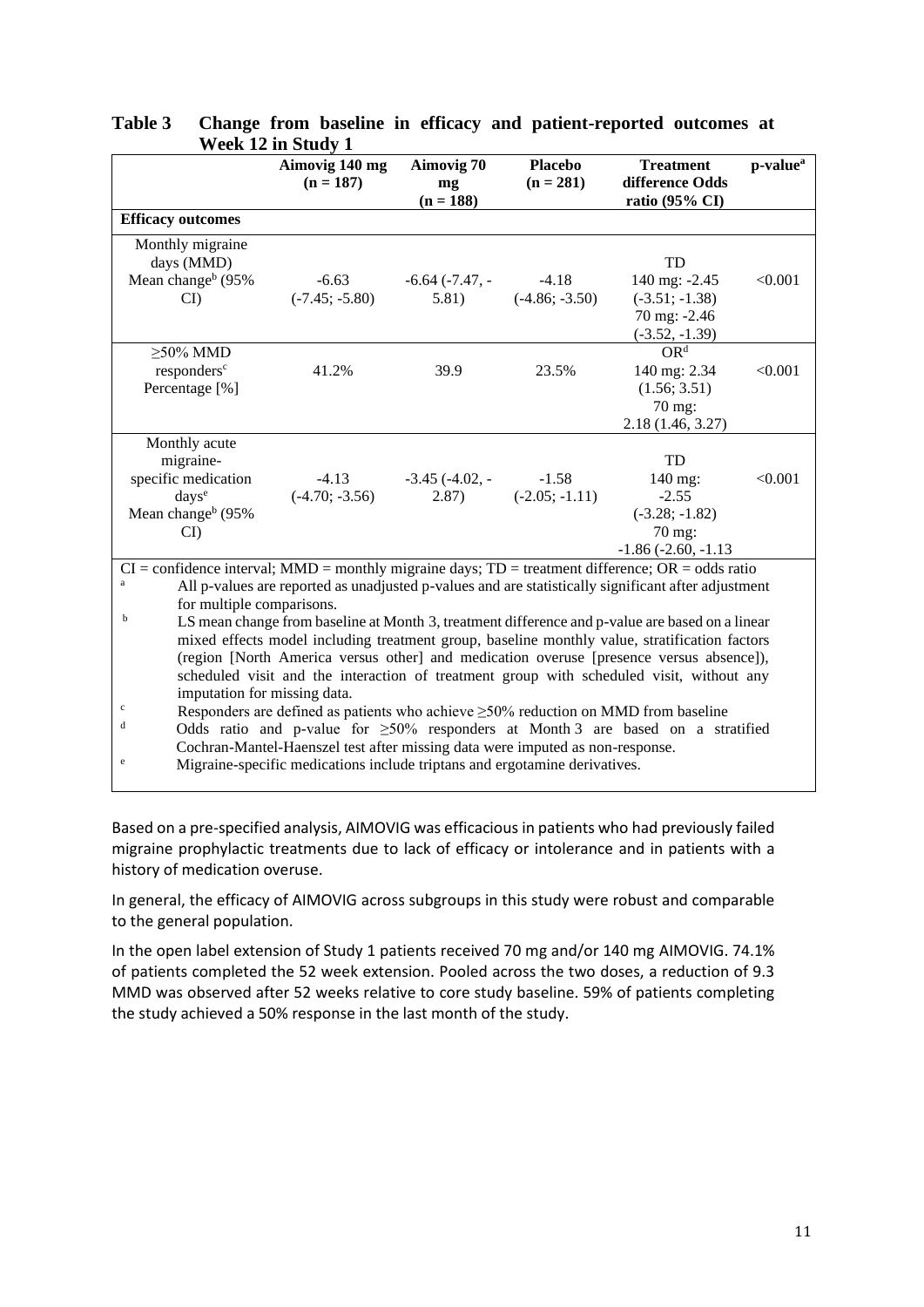## **Episodic Migraine Study 2 (Study 20120296, STRIVE)**

Study 2 was a randomised, multi-centre, 24-week, placebo-controlled, double-blind study evaluating AIMOVIG for prophylaxis of episodic migraine. A total of 955 patients with history of migraine with or without aura for a duration of ≥ 12 months and 4-14 migraine days per month were randomised to receive either AIMOVIG 140 mg (n = 319), AIMOVIG 70 mg (n = 317) or placebo (n = 319) by subcutaneous injection every 4 weeks for 6 months. Randomisation was stratified by use of prophylactic medications (concomitant, prior use or no prior use)and region (North America vs. other). The mean migraine frequency at baseline was approximately 8 migraine days per month and was similar across treatment groups. Patients were allowed to use acute headache treatments including triptans, ergotamine derivatives and NSAIDs during the study. Concomitant use of prophylactic medication was allowed in a subset of patients. 10 patients (3.1%) in the placebo group and 8 patients (2.5 %) in the 140 mg group received concomitant prophylactic medication.

Patients had a median age of 42 years (range: 18 – 65 years), 85% were female and 89% were White. Patients could have failed to respond up to two previous prophylactic treatments. The study excluded patients with medication overuse. Overall, 865 (90.6%) patients completed the double-blind phase, including 294 (92.2%) patients in the AIMOVIG 140 mg group, 287 (90.5%) patients in the AIMOVIG 70 mg group and 284 (89.0%) patients in the placebo arm completed the double-blind phase. Of the 87 (9. 1%) patients who discontinued treatment, 7 patients in the 70 mg Aimovig group, 6 patients in the 140 mg AIMOVIG group and 7 patients in the placebo group discontinued due to adverse events.

The primary outcome measure was the change from baseline during months 4-6 in monthly migraine days. Secondary outcome measures included the achievement of a at least 50% reduction in mean monthly migraine days from baseline ( $\geq$  50% responders), change from baseline in mean monthly acute migraine-specific medication days and change from baseline in the 2 Migraine Physical Function Impact Diary (MPFID) domains scores: physical impairment (PI) and impact on everyday activities (EA). The MPFID measures the impact of migraine on everyday activities (EA) and physical impairment (PI) using an electronic diary administered daily. Monthly MPFID scores are averaged over 28 days, including days with and without migraine; scores are scaled from 0 to 100. Higher scores indicate worse impact on EA and PI. Reductions from baseline in MPFID scores indicate improvement

AIMOVIG treatment demonstrated statistically significant and clinically meaningful improvements from baseline during months 4-6 compared to placebo for efficacy outcomes as summarised in [Figure 2](#page-12-0) and [Table 4.](#page-12-1) Differences from placebo were observed as early as month 1.

The mean difference from placebo in the number of migraine days per month for AIMOVIG 140 mg after 4 – 6 months of treatment was 1.84 days per month on a background of 8 migraine days per month. No comparisons between the 70 mg and 140 mg AIMOVIG dose regimens were performed.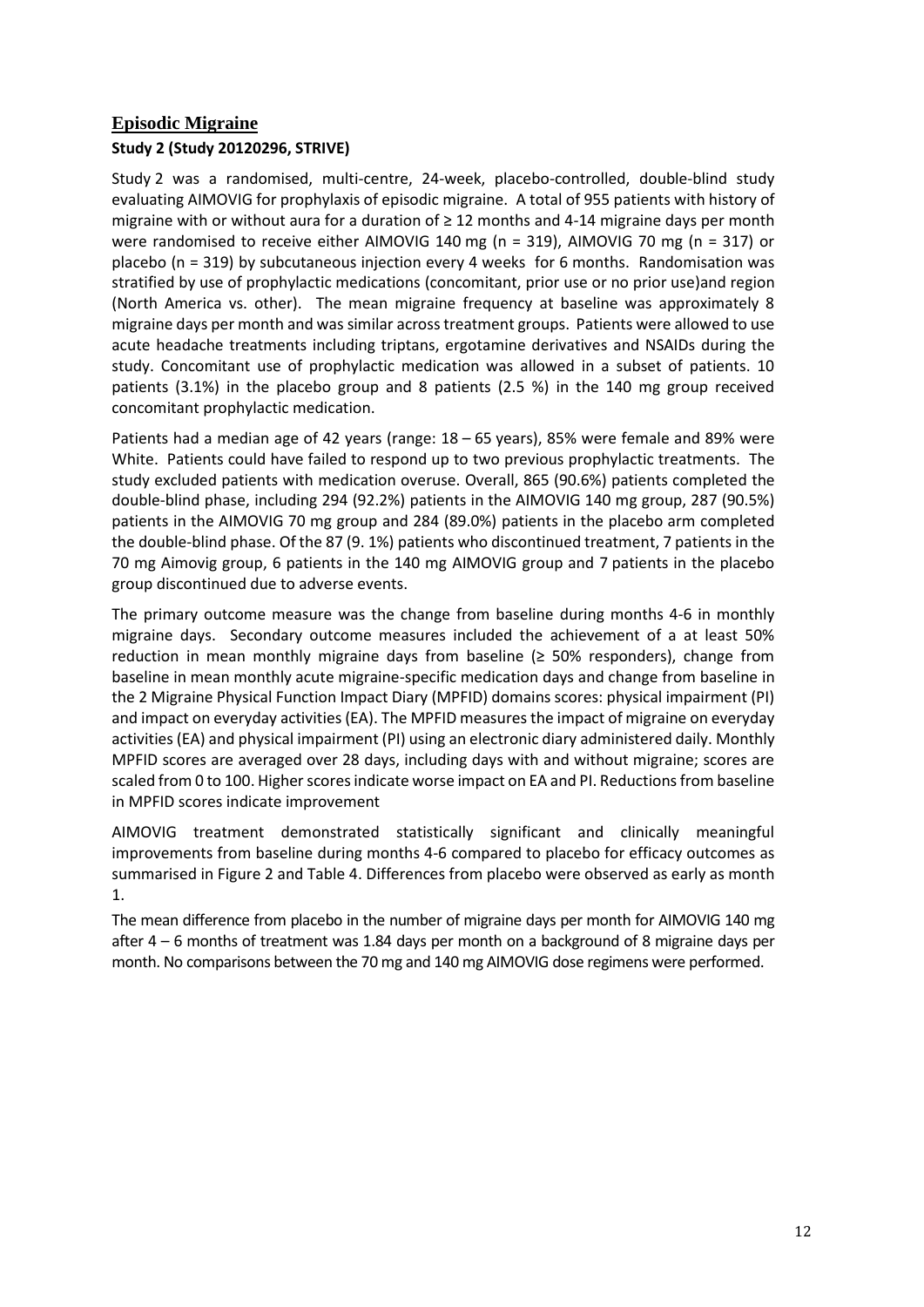<span id="page-12-0"></span>

<sup>a</sup> Least-square means and 95% confidence intervals are presented. The p-value for the difference in least-square means between erenumab and placebo assessed as the average over Months 4, 5, and 6 (primary outcome measure) was  $< 0.001$ .

<span id="page-12-1"></span>

| Table 4 | Change from baseline in efficacy and patient reported outcomes at Weeks |
|---------|-------------------------------------------------------------------------|
|         | 13-24 in Study 2                                                        |

|                                                                                                                      | 19-44 III SUUUV 4                  |                                           |                               |                                                                             |                      |
|----------------------------------------------------------------------------------------------------------------------|------------------------------------|-------------------------------------------|-------------------------------|-----------------------------------------------------------------------------|----------------------|
|                                                                                                                      | Aimovig<br>$140$ mg<br>$(n = 318)$ | Aimovig<br>$70 \text{ mg}$<br>$(n = 312)$ | <b>Placebo</b><br>$(n = 316)$ | Treatment difference /<br>Odds ratio (95% CI)                               | p-value <sup>a</sup> |
| <b>Efficacy outcomes</b>                                                                                             |                                    |                                           |                               |                                                                             |                      |
| Monthly migraine<br>days (MMD)                                                                                       |                                    |                                           |                               | TD<br>140 mg: -1.85                                                         |                      |
| Mean change <sup>b</sup> (95%)<br>$\mathbf{C}$                                                                       | $-3.67$<br>$(-4.02; -3.33)$        | $-3.23$ $(-3.58, -7.83)$<br>(2.88)        | $(-2.18; -1.48)$              | $(-2.33; -1.37)$<br>70 mg: -1.40 (-1.88, -<br>0.92)                         | < 0.001              |
| $\geq$ 50% MMD<br>responders <sup>c</sup><br>Percentage [%]                                                          | 50.0                               | 43.3%                                     | 26.6                          | OR <sup>d</sup><br>140 mg: 2.81<br>(2.01, 3.94)<br>70 mg: 2.13 (1.52, 2.98) | < 0.001              |
| Monthly acute<br>migraine-specific<br>medication days <sup>e</sup><br>Mean change <sup>b</sup> (95%)<br>$\mathbf{C}$ | $-1.61$<br>$(-1.83; -1.40)$        | $-1.13$ ( $(-1.34,$<br>$-0.92)$           | $-0.20(-0.41)$ ;<br>0.02)     | TD<br>140 mg: -1.42<br>$(-1.71; -1.12)$<br>70 mg: -0.94 (-1.23, -<br>0.64)  | < 0.001              |
| <b>Patient-reported outcome</b>                                                                                      |                                    |                                           |                               |                                                                             |                      |
| measures                                                                                                             |                                    |                                           |                               |                                                                             |                      |
| MPFID physical<br>impairment domain<br>Mean change <sup>b</sup> (95%)<br>CI                                          | $-4.81$<br>$(-5.59; -4.03)$        | $-4.24$ ( $-5.02$ , $-$<br>3.45)          | $-2.38$<br>$(-3.16; -1.59)$   | TD<br>140 mg: -2.43<br>$(-3.51; -1.35)$<br>70 mg: -1.86 (-2.95, -<br>0.77)  | < 0.001              |
| MPFID everyday                                                                                                       |                                    |                                           |                               |                                                                             |                      |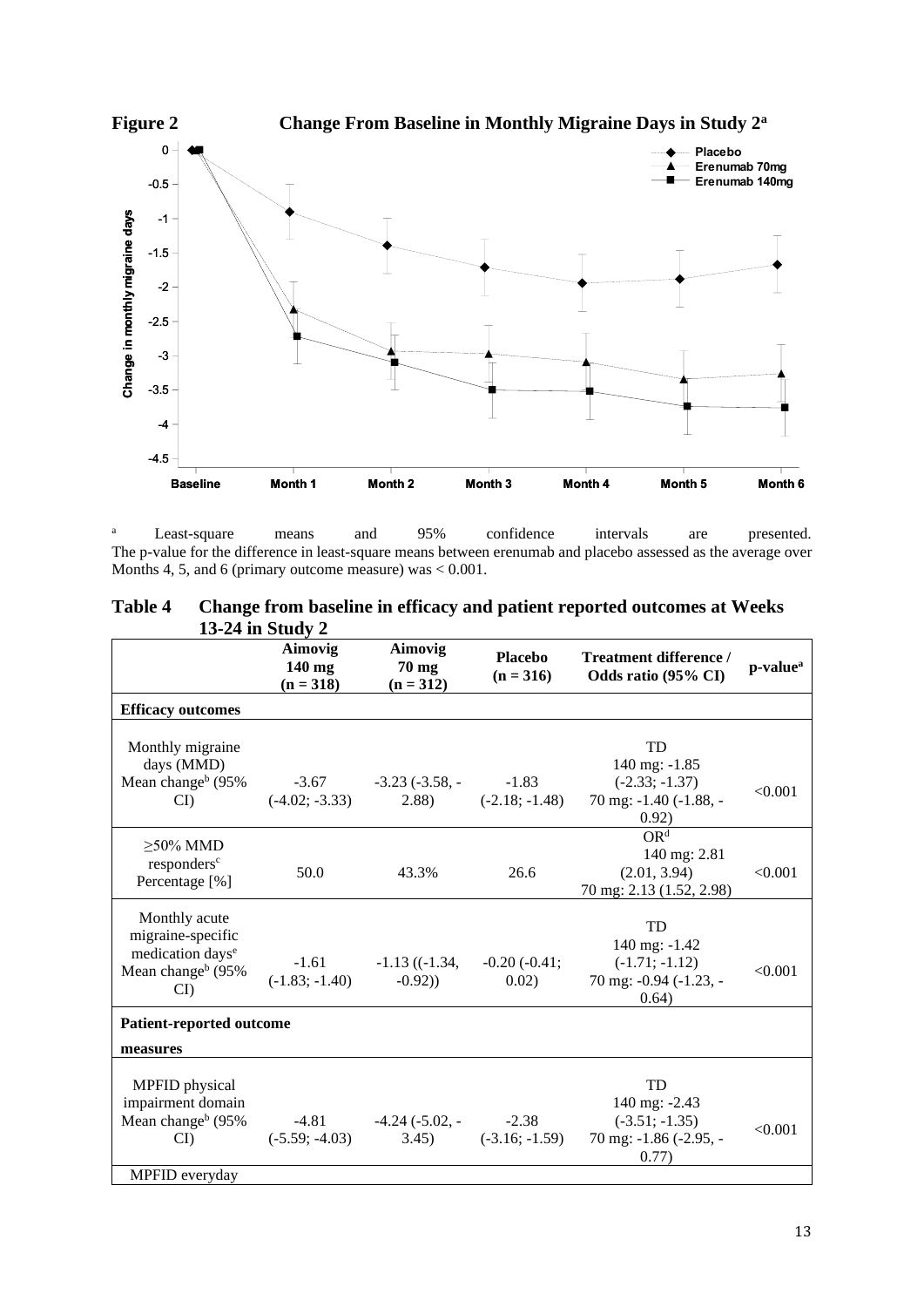| activity domain      |                                                                                          |                                  |                           | <b>TD</b>                                                                                               |         |
|----------------------|------------------------------------------------------------------------------------------|----------------------------------|---------------------------|---------------------------------------------------------------------------------------------------------|---------|
| Mean change $b(95\%$ |                                                                                          | $-5.86$ $-5.52$ $(-6.28, -7.30)$ |                           | 140 mg: $-2.57$                                                                                         | < 0.001 |
|                      |                                                                                          |                                  |                           |                                                                                                         |         |
| CD                   | $(-6.62; -5.10)$                                                                         |                                  | $(4.75)$ $(-4.06; -2.53)$ | $(-3.62; -1.51)$                                                                                        |         |
|                      |                                                                                          |                                  |                           | 70 mg: -1.86 (-2.95, -                                                                                  |         |
|                      |                                                                                          |                                  |                           | (0.77)                                                                                                  |         |
|                      |                                                                                          |                                  |                           | $CI =$ confidence interval; $MMD =$ monthly migraine days; $MPFID =$ Migraine Physical Function Impact  |         |
|                      | Diary; $TR = treatment difference$ ; $OR = odds ratio$                                   |                                  |                           |                                                                                                         |         |
| a                    |                                                                                          |                                  |                           | All p-values are reported as unadjusted p-values and are statistically significant after adjustment for |         |
|                      | multiple comparisons                                                                     |                                  |                           |                                                                                                         |         |
| b                    |                                                                                          |                                  |                           | Least-square mean change from baseline at Months 4-6, treatment difference and p-value are based on     |         |
|                      |                                                                                          |                                  |                           | a linear mixed effects model including treatment group, baseline value, stratification factors (region  |         |
|                      |                                                                                          |                                  |                           | [North America vs others] and prior prophylactic medication use [naïve, prior use only, concurrent      |         |
|                      |                                                                                          |                                  |                           | use]), scheduled visit and the interaction of treatment group with scheduled visit, without any         |         |
|                      | imputation for missing data.                                                             |                                  |                           |                                                                                                         |         |
|                      |                                                                                          |                                  |                           |                                                                                                         |         |
| $\mathbf c$          | Responders are defined as patients who achieve $\geq$ 50% reduction on MMD from baseline |                                  |                           |                                                                                                         |         |
| d                    | Odds ratio and p-value for $\geq$ 50% responders at Months 4-6 are based on a stratified |                                  |                           |                                                                                                         |         |
|                      | Cochran-Mantel-Haenszel test after missing data were imputed as non-response.            |                                  |                           |                                                                                                         |         |
| e                    | Migraine-specific medications include triptans and ergotamine derivatives                |                                  |                           |                                                                                                         |         |

Based on a pre-specified analysis, AIMOVIG 140 mg and 70 mg was efficacious in patients who had previously failed migraine prophylactic treatments due to lack of efficacy or intolerance.

In patients failing one or more prophylactic pharmacotherapies the treatment difference for the reduction of MMD observed between erenumab 140 mg and placebo was 2.5 (95% CI: 3.4, 1.7) and between erenumab 70 mg and placebo 2.0 (95% CI: 2.8, 1.2). There was also a higher proportion of subjects treated with erenumab who achieved at least 50% reduction of MMD compared to placebo (39.7% for 140 mg and 38.6% for 70 mg, with an odds ratio of 3.1 [95% CI: 1.7, 5.5] and 2.9 [95% CI: 1.6, 5.3], respectively).

In general, the efficacy of AIMOVIG across subgroups in this study were robust and comparable to the general population.

Open label extension studies suggest that patients remaining on treatment continue to benefit. Withdrawal effects were not seen.

## **5.2 PHARMACOKINETIC PROPERTIES**

Erenumab exhibits non-linear kinetics as a result of binding to CGRP receptor. Subcutaneous administration of a 70 mg and 140 mg (2 x 70 mg) dose in healthy volunteers resulted in a  $C_{\text{max}}$ mean (standard deviation [SD]) of 6.1 (2.1) µg/mL and 15.8 (4.8) µg/mL respectively and AUC<sub>last</sub> mean (SD) of 159 (58) day\*µg/mL and 505 (139) day\*µg/mL.

Less than 2-fold accumulation was observed in trough serum concentrations ( $C<sub>min</sub>$  [SD] 5.7 [3.1] and 6.2 [2.9] µg/mL for episodic and chronic migraine subjects, respectively following 70 mg doses; C<sub>min</sub> [SD] 12.8 [6.53] and 14.9 [6.45]  $\mu$ g/mL for episodic and chronic migraine subjects, respectively following 140 mg doses).

Serum trough concentrations approached steady state by 12 weeks of dosing. The effective half-life of AIMOVIG is 28 days.

#### **Absorption**

Following a single subcutaneous dose of 70 mg and 140 mg AIMOVIG administered to healthy adults, median peak serum concentrations were attained in approximately 6 days, and estimated absolute bioavailability was 82%.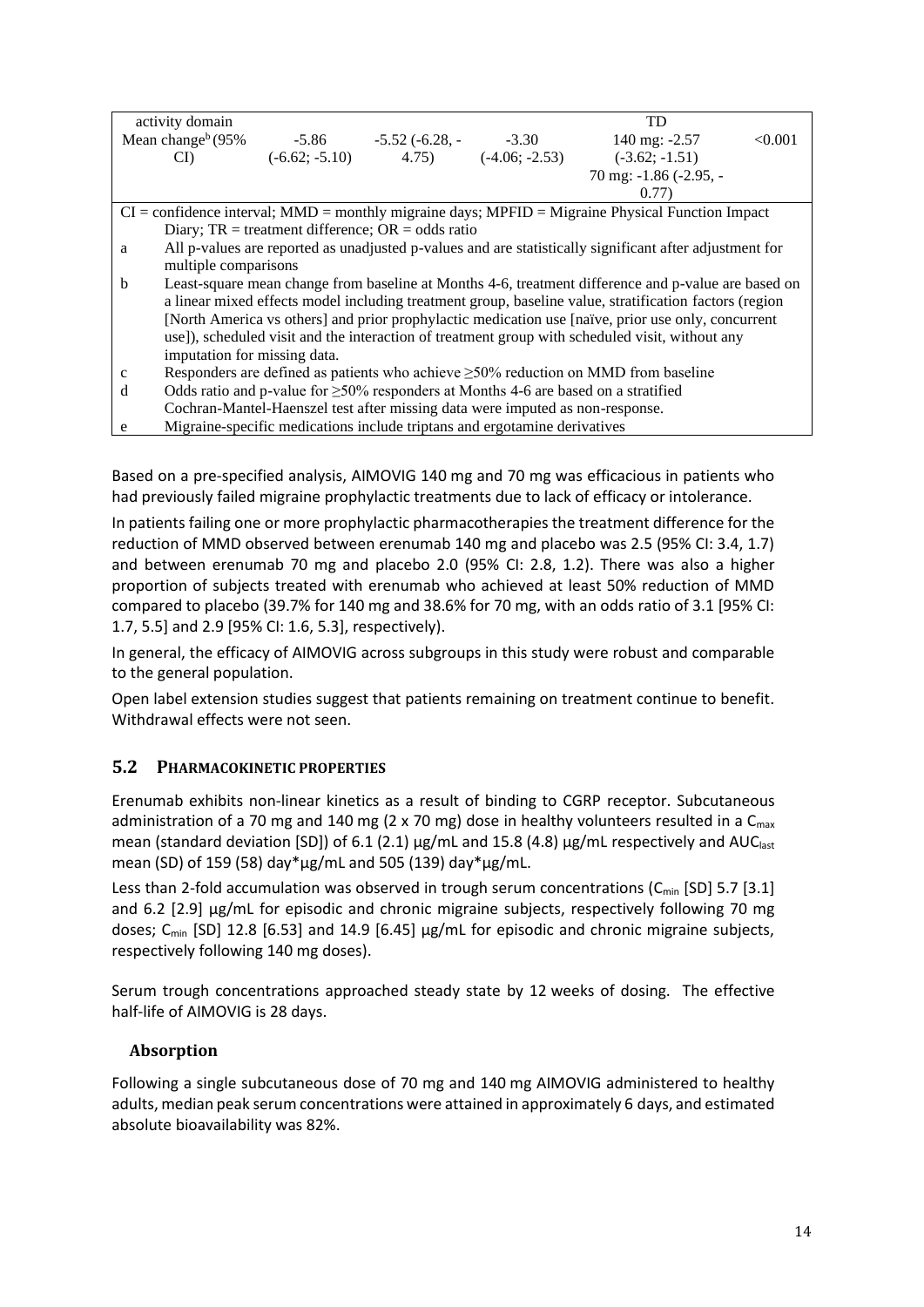### **Distribution**

Volume distribution at steady-state (7600 mL) suggested limited tissue distribution outside of plasma.

#### **Metabolism and Excretion**

Two elimination phases were observed for AIMOVIG. At low concentrations, the elimination is predominantly through saturable binding to target (CGRP-R), while at higher concentrations the elimination of AIMOVIG is largely through a non-specific, non-saturable proteolytic pathway.

### **Specific Populations**

The pharmacokinetics of erenumab were not affected by age, gender, race, migraine subtype (episodic or chronic migraine), or creatinine clearance, across all approved populations based on population pharmacokinetics (PK) analysis.

### **5.3 PRECLINICAL SAFETY DATA**

#### **Genotoxicity**

The mutagenic potential of AIMOVIG has not been evaluated; however, monoclonal antibodies are not expected to alter DNA or chromosomes.

### **Carcinogenicity**

Carcinogenicity studies have not been conducted with AIMOVIG. A comprehensive carcinogenicity assessment based on non-clinical and clinical data and literature did not identify any carcinogenic risk associated with the mechanism of action of AIMOVIG blocking the receptor for CGRP.

## **6 PHARMACEUTICAL PARTICULARS**

## **6.1 LIST OF EXCIPIENTS**

70 mg per mL prefilled syringe, prefilled autoinjector/pen

- Sucrose: 73 mg/7.3% (w/v); NF, PhEur, JP
- Glacial acetic acid: 1.5 mg/25 mM; USP, PhEur, JP
- Polysorbate 80: 0.10 mg/0.010% (w/v); NF, PhEur, JP
- Water for injection
- Sodium hydroxide to pH of 5.2; NF, PhEur, JP

140 mg per mL prefilled syringe, prefilled autoinjector

- Sucrose: 65 mg/6.5% (w/v); NF, PhEur, JP
- Glacial acetic acid: 2.0 mg/34 mM; USP, PhEur, JP
- Polysorbate 80: 0.10 mg/0.010% (w/v); NF, PhEur, JP
- Water for injection
- Sodium hydroxide to pH of 5.2; NF, PhEur, JP

## **6.2 INCOMPATIBILITIES**

Incompatibilities were either not assessed or not identified as part of the registration of this medicine.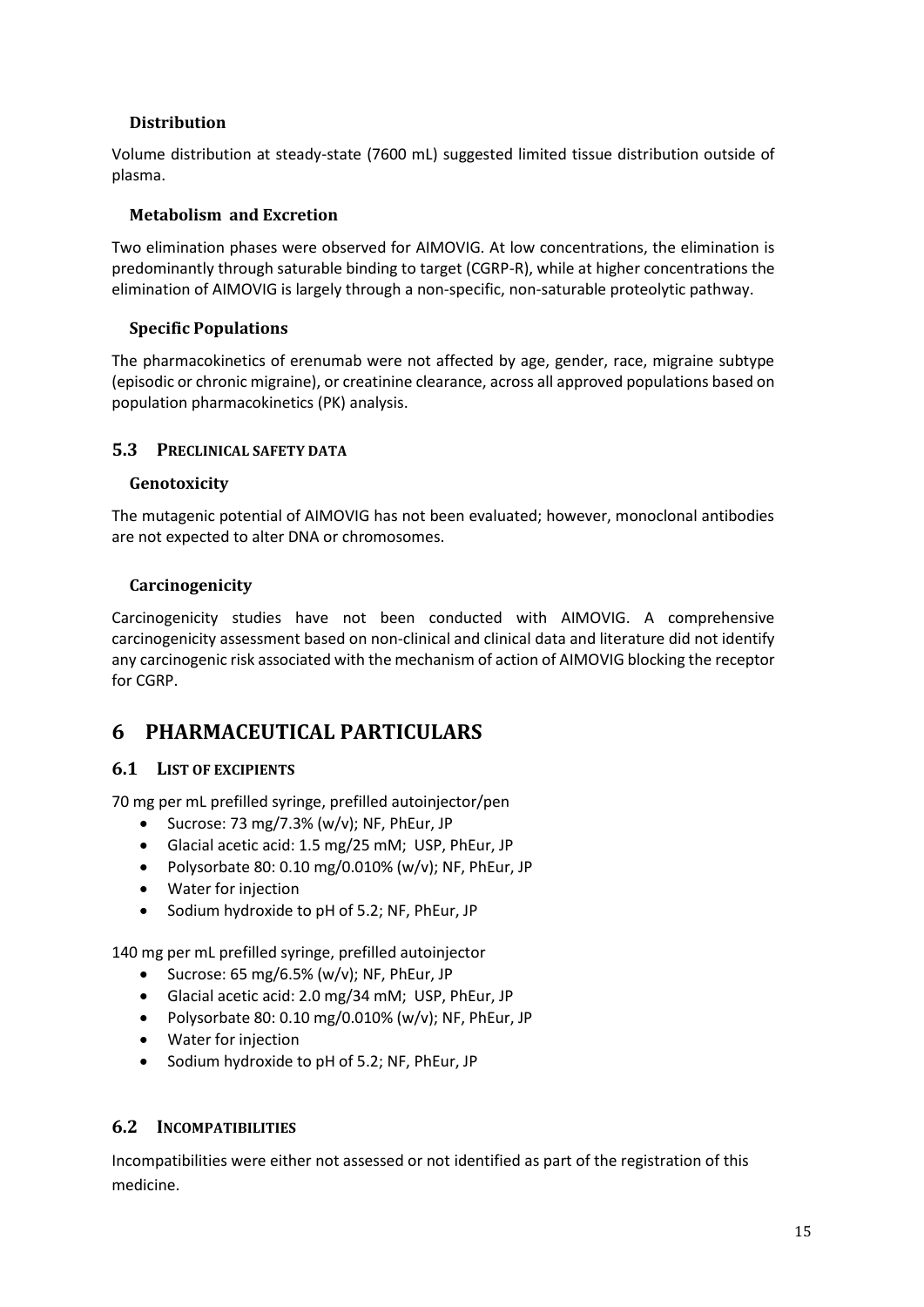### **6.3 SHELF LIFE**

24 months at  $2^{\circ}$ C to  $8^{\circ}$ C.

#### **6.4 SPECIAL PRECAUTIONS FOR STORAGE**

- Store refrigerated at 2°C to 8°C in the original carton to protect from light until time of use.
- If removed from the refrigerator, AIMOVIG should be kept at controlled room temperature (up to 30°C) in the original carton and must be used within 14 days. Throw away AIMOVIG that has been left at room temperature for more than 14 days.
- Do not freeze.
- Do not shake.

#### **6.5 NATURE AND CONTENTS OF CONTAINER**

AIMOVIG is provided as:

- Carton of two\* 70 mg/mL (140 mg dose) (injection) prefilled syringe with Type 1 glass syringe and stainless steel needle.
- Carton of one\* (70 mg dose), two\* or six\* (multipack of 3x2) 70 mg/mL (140 mg dose) (injection) prefilled pen SureClick® autoinjector with Type 1 glass syringe and stainless steel needle.
- Carton of one\* 140 mg/mL (injection) prefilled SureClick® autoinjector with Type 1 glass syringe and stainless steel needle.

#### *\* Not all pack sizes or presentations may be marketed*.

The needle shield within the white or orange cap of the prefilled autoinjector and the gray needle cap of the prefilled syringe contain dry natural rubber (a derivative of latex)).

#### **6.6 SPECIAL PRECAUTIONS FOR DISPOSAL**

In Australia, any unused medicine or waste material should be disposed of in accordance with local requirements.

#### **6.7 PHYSICOCHEMICAL PROPERTIES**

**Chemical name:** Immunoglobulin G2-lambda, anti-(human calcitonin gene-related peptide type 1 receptor (CGRP type 1 receptor; calcitonin receptor-like receptor); human monoclonal antibody

**CAS number:** 1582205-90-0

Molecular formula: C<sub>6472</sub>H<sub>9964</sub>N<sub>1728</sub>O<sub>2018</sub>S<sub>50</sub> (peptide)

**Molecular weight:** AIMOVIG has an approximate molecular weight (MW) of 150 kDa.

## **7 MEDICINE SCHEDULE (POISONS STANDARD)**

**Schedule 4 - Prescription medicine**